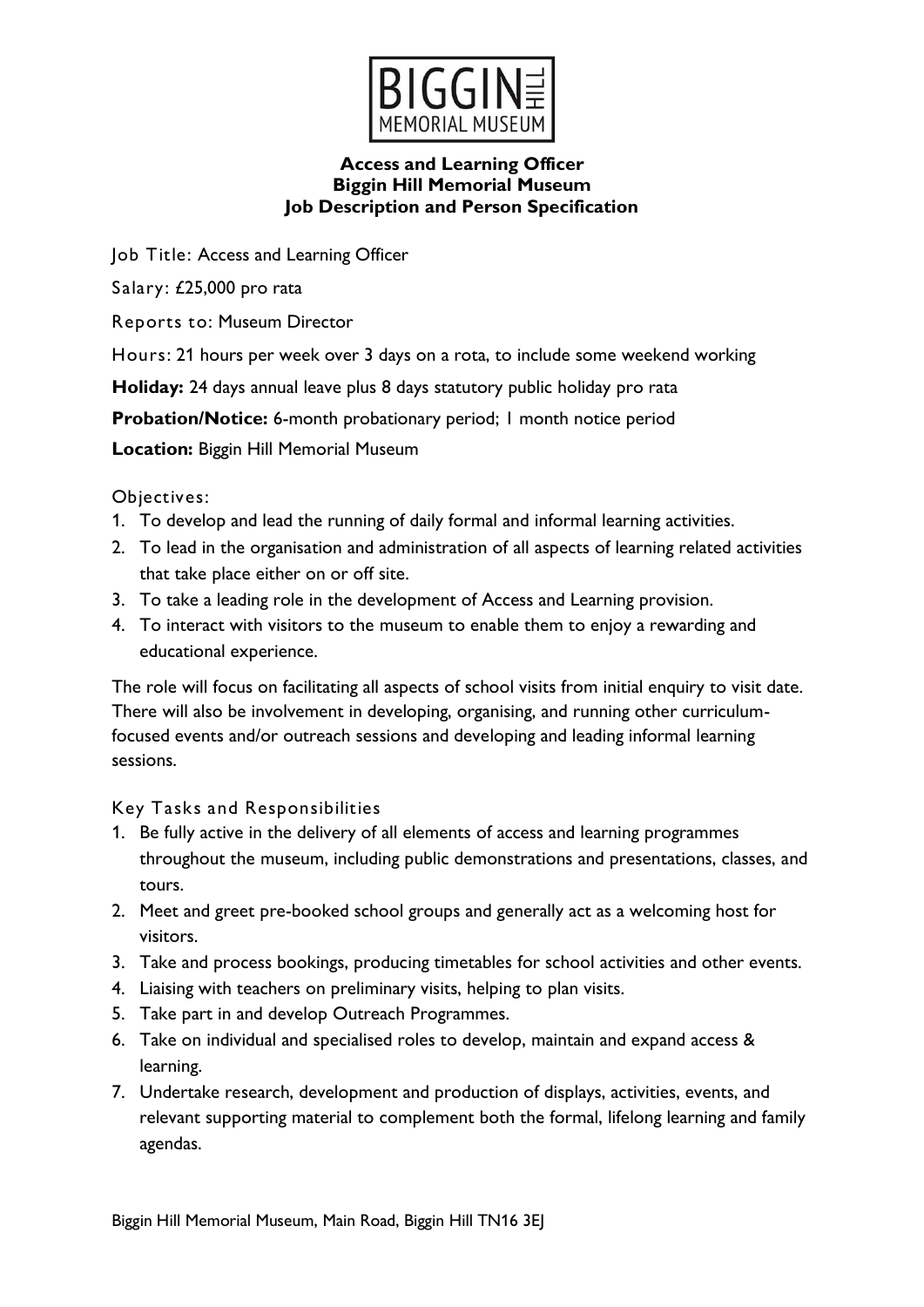

- 8. To be aware of any developments/changes to the requirements of the National Curriculum.
- 9. Undertake training and development of access & learning volunteers, also contributing to the training of staff and volunteers in other departments.
- 10. Collate data and report as required on performance, targets, individual key tasks and other matters.
- 11. Work actively to reduce barriers to learning and ensure a high-quality inclusive experience for all visitors.
- 12. Work with other departments to assist in the development of cross-sectoral activities and to raise awareness of access and learning within the museum.
- 13. Improve and maintain the display areas/boards dedicated to access & learning.
- 14. To be aware of education provision at other museums and heritage sites.
- 15. Proactively interact with visitors to the museum, to assist their understanding and enjoyment of the exhibits and activities.
- 16. Work with the Director to develop and lead the events plan.
- 17. Produce promotional materials.
- 18. Monitor the availability of consumable resources and ensure that supplies are ordered in good time.
- 19. Consult with schools to ensure that the museum is meeting their needs; collate feedback responses and identify areas for improvement.
- 20. Provide regular information updates for visitors and maintain the access & learning pages of the museum website.
- 21. Provide general administrative support, including photocopying, laminating, preparation of documents etc.
- 22. Prepare materials for use in activity programmes.
- 23. Maintain the schools booking system.
- 24. Provide support across other areas of the museum as required, for example Front of House duties.

This is a description of the job at present. The above is not intended to be a comprehensive list of key responsibilities or duties. Other related duties may be required from time to time. It is the practice of the museum to periodically review job descriptions and to update them to ensure that duties relate to the job then being performed. It is our aim to reach agreement to reasonable changes following consultation. However, if agreement is not possible the museum reserves the right to make reasonable changes after consultation.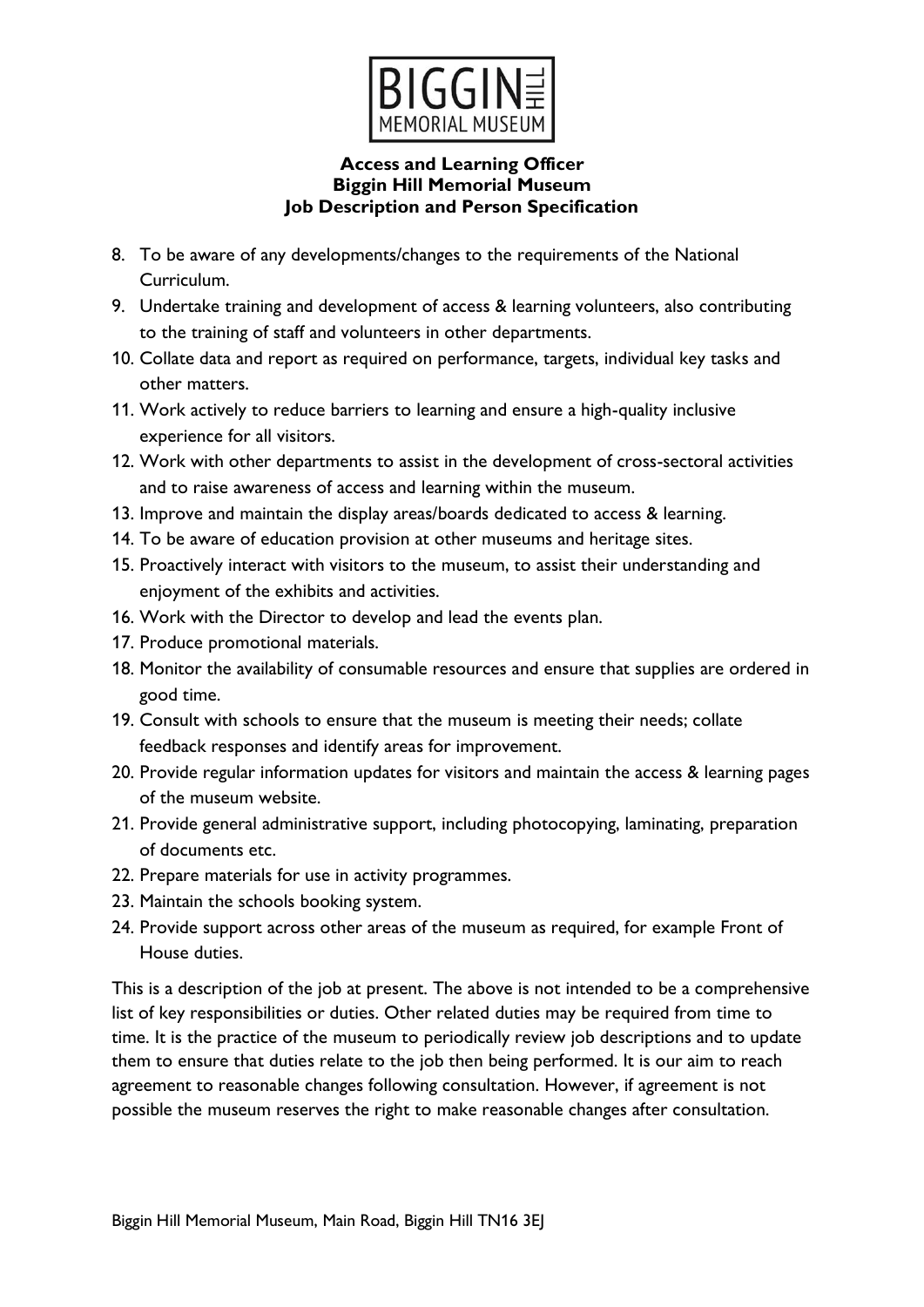

Access and Learning Officer: Person Specification **Qualifications** 

• Educated to first degree level.

Work Experience

- At least 3 years' experience of developing and delivering formal and informal learning activities.
- Experience of working with children.
- Experience of developing access and learning activities with a Science, Technology, Engineering and Maths (STEM) focus.
- Experience of managing resources including budgets within set parameters.
- Ability to teach a wide age range.
- Understanding of the potential of the museum's collections as a resource for lifelong learning.
- Knowledge and understanding of the wider education environment including lifelong learning.
- Knowledge of developments in and potential of digital and online learning.
- Knowledge of current H&S regulation including Safeguarding.
- Advanced Microsoft Office software skills.
- Creative and imaginative.
- Focussed on outcomes, resilient under pressure.
- Strong communicator with a wide range of stakeholders building and managing effective stakeholder relationships.
- Inspires commitment, pace, and drive.
- Takes responsibility for leading and innovating.
- Problem solving and lateral thinking.

## **Applying for the post of Access and Learning Officer at Biggin Hill Memorial Museum.**

Please send your CV and covering letter – explaining why you are applying for the post and how you meet the person specification, in an email addressed to: director@bhmm.org.uk

Please mark the subject line 'Access and Learning Officer Application'.

The closing date for applications is midnight on Friday  $17<sup>th</sup>$  September 2021.

We are not able to accept late applications or respond to unsuccessful ones.